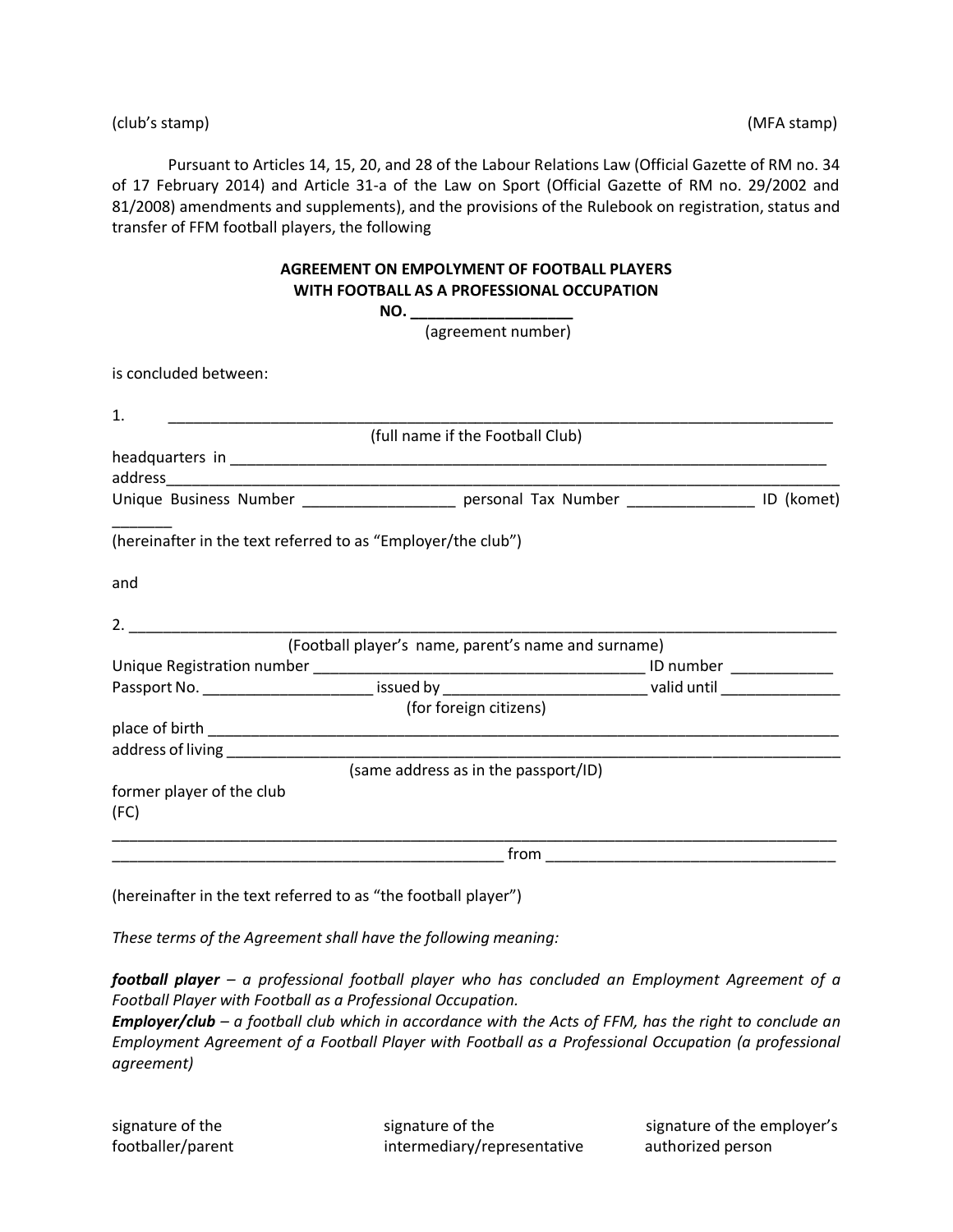*agreement/professional agreement – is this agreement and the annexes concluded after the signing of this agreement which amend and supplement its content (without breaking the obligatory provisions of this agreement), verified in a subscribed manner.*

*transfer window – transfer window determined with the acts of FFM*

*football rules – Statute(s), Rulebooks, decisions, conclusions on relevant football entities – Municipal football association (MFA), Football Federation of Macedonia (FFM), the Union of European Football Associations (UEFA), International Federation of Association Football (FIFA).*

*Subject of Agreement*

### **Article 1**

This Agreement regulates the rights, obligations and responsibilities for labour relations of the Agreeing parties.

### **Article 2**

In determining the rights, obligations and the responsibilities of the labour relation, the Agreeing parties oblige to respect the provisions of the Labour Relations Law and other laws of Republic of Macedonia, International Agreements Binding the Republic of Macedonia, the Employer's acts, the football rules of MFA \_\_\_\_\_\_\_\_\_\_\_\_\_\_\_\_\_\_, FFM, UEFA, FIFA as well as the decisions of the relevant arbitral tribunals.

*Agreement Duration*

### **Article 3**

With this Agreement, the agreeing parties establish employment on a specified period of time in accordance with the terms of this Agreement.

### **Article 4**

This agreement concluded on \_\_\_\_\_\_\_\_\_\_\_ and in accordance with the provisions of the Rulebook on registration, status and transfer of FFM football players formally expires before the beginning of the transfer window, i.e. on

In accordance with the provisions of the Rulebook on registration, status and transfer of FFM football players, this agreement is concluded for a period of  $\qquad$  (  $\qquad$  ) years and  $\qquad$  (  $\qquad$  ) months.

The concluded agreement must be published in Makfootball which produces legal action in the football organization.

*Obligations of the employer (the club)*

### **Article 5**

The employer (club) has the following obligations:

- report the employment of the football player in the Agency for Employment of the Republic of Macedonia;

- pay the football player a salary and other incomes in accordance with the law and the Club's Rulebook on Rewards, which is an integral part of this agreement;

- enable the football player to regularly exercise the social insurance rights (health, disability and pension);

- provide the football player with insurance against sports injury;

- provide the football player with necessary training conditions, competition and preparations;

footballer/parent intermediary/representative authorized person

signature of the signature of the signature of the signature of the employer's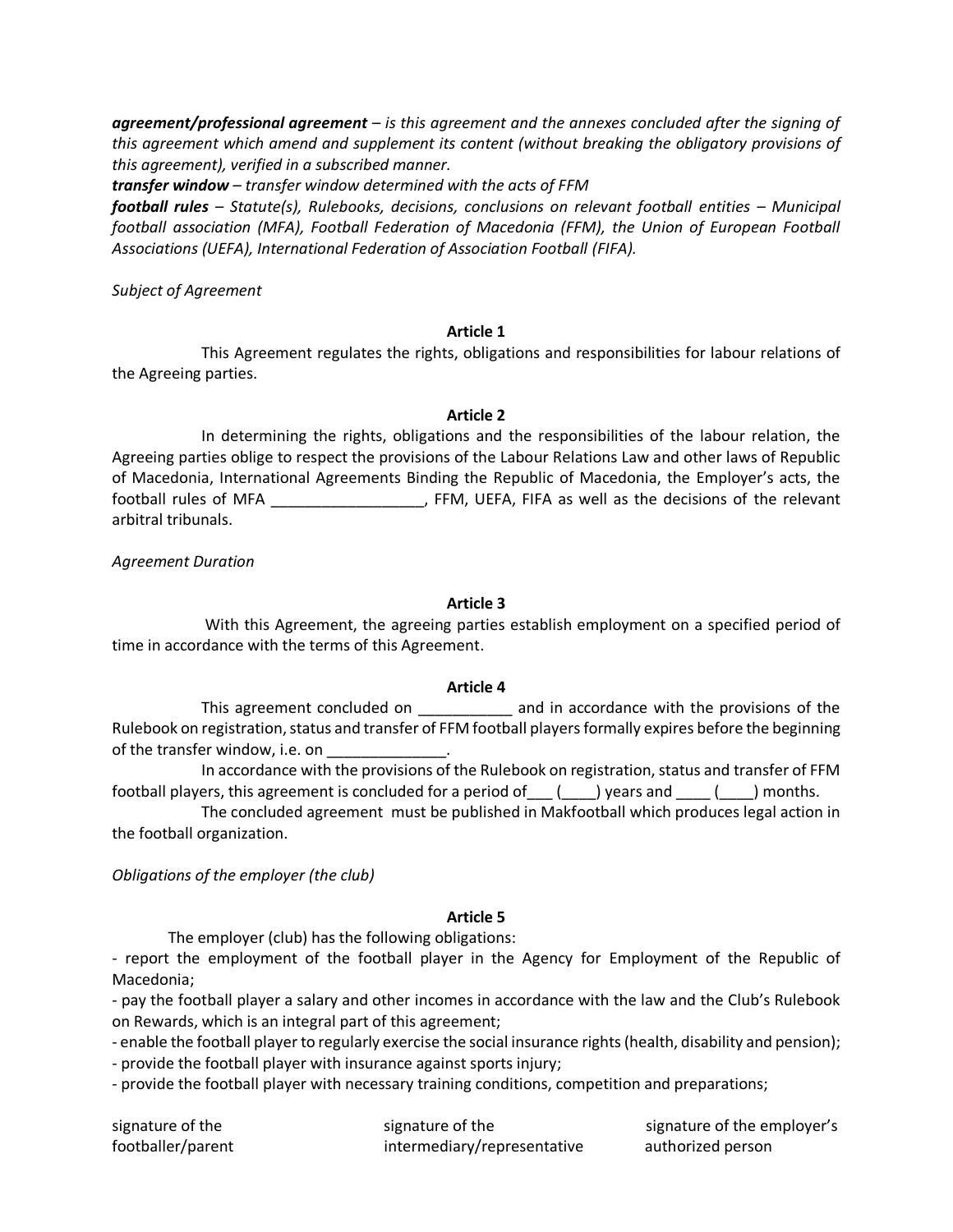- provide the football player with necessary material and professional - pedagogical improvement conditions, attendance of compulsory teaching / education in accordance with the national legislation;

- provide the football player with free access to work rooms - locker rooms / field / hall;

- provide safety and health conditions at work in accordance laws and bylaws on safety and health at work;

- protect and respect the football player's personality and dignity and his personal data;

- collect, process and transfer personal data to third party-persons only in accordance with the law or if it is necessary for realization of the rights and obligations arising from this agreement;

- to the football player to use paid annual leave;

- \_\_\_\_\_\_\_\_\_\_\_\_\_\_\_\_\_\_\_\_\_\_\_\_\_\_\_\_\_\_\_\_\_\_\_\_\_\_\_\_\_\_\_\_\_\_\_\_\_\_\_\_\_\_\_\_\_\_\_\_\_\_\_\_\_\_\_\_\_\_\_\_\_\_\_\_\_\_\_\_\_\_\_\_ - \_\_\_\_\_\_\_\_\_\_\_\_\_\_\_\_\_\_\_\_\_\_\_\_\_\_\_\_\_\_\_\_\_\_\_\_\_\_\_\_\_\_\_\_\_\_\_\_\_\_\_\_\_\_\_\_\_\_\_\_\_\_\_\_\_\_\_\_\_\_\_\_\_\_\_\_\_\_\_\_\_\_\_\_ - \_\_\_\_\_\_\_\_\_\_\_\_\_\_\_\_\_\_\_\_\_\_\_\_\_\_\_\_\_\_\_\_\_\_\_\_\_\_\_\_\_\_\_\_\_\_\_\_\_\_\_\_\_\_\_\_\_\_\_\_\_\_\_\_\_\_\_\_\_\_\_\_\_\_\_\_\_\_\_\_\_\_\_\_

(the agreeing parties may agree on additional obligations that the employer has in accordance with the positive legal regulations of the Republic of Macedonia and the football rules).

# *Obligations of the football player*

## **Article 6**

The football player undertakes that he shall:

- regularly participate and put effort in all trainings, preparations and matches of the club;

- follow the coach's instructions to fulfil the tasks as a football player with high quality;

- adhere to the schedule of trainings, competitions and others activities for which the football player was previously notified in writing by the competent authority person;

- respect the club's rules, order, and discipline, the rules of the football game and behave in a sports spirit towards the participants in the game and the officials of the competition and the club;

- maintain a healthy lifestyle and a high level of physical readiness;

- respect the club's dress code, attend sports and commercial events in order to successfully represent the club;

- refrain from making statements that damage the reputation of the club;

- refrain from participating in other football activities or potentially hazardous health activities for which there are no club approval and injury insurance;

- adhere to the rules of anti-doping, shall notify the club immediately in case of illness or injury and shall not undergo medical treatment without informing the club's doctor first (except in an emergency).

When temporary disability in the training process / competition is ascertained by another medical person, the club shall be submitted a certificate by the medical person;

- perform medical examinations on a regular basis, at the request of the club doctor;

- not bet and undertake illegal activities that would influence the course and outcome of the matches;

- follow the rules of anti-discrimination policy of the federation and the club;

- take care of the property / equipment he owns to the club and shall return it after the expiration / termination of the agreement;

- When called by authorized persons from the Football Federation of Macedonia in agreement with the club, the football player shall appear for preparations for performance for the national football teams of the Federation of Macedonia.

\_\_\_\_\_\_\_\_\_\_\_\_\_\_\_\_\_\_\_\_\_\_\_\_\_\_\_\_\_\_\_\_\_\_\_\_\_\_\_\_\_\_\_\_\_\_\_\_\_\_\_\_\_\_\_\_\_\_\_\_\_\_\_\_\_\_\_\_\_\_\_\_\_\_\_\_\_\_\_\_\_\_\_\_\_ \_\_\_\_\_\_\_\_\_\_\_\_\_\_\_\_\_\_\_\_\_\_\_\_\_\_\_\_\_\_\_\_\_\_\_\_\_\_\_\_\_\_\_\_\_\_\_\_\_\_\_\_\_\_\_\_\_\_\_\_\_\_\_\_\_\_\_\_\_\_\_\_\_\_\_\_\_\_\_\_\_\_\_\_

\_\_\_\_\_\_\_\_\_\_\_\_\_\_\_\_\_\_\_\_\_\_\_\_\_\_\_\_\_\_\_\_\_\_\_\_\_\_\_\_\_\_\_\_\_\_\_\_\_\_\_\_\_\_\_\_\_\_\_\_\_\_\_\_\_\_\_\_\_\_\_\_\_\_\_\_\_\_\_\_\_\_\_\_\_ (the agreeing parties may agree on additional obligations of the football player in accordance with the positive legal regulations of the Republic of Macedonia and football rules)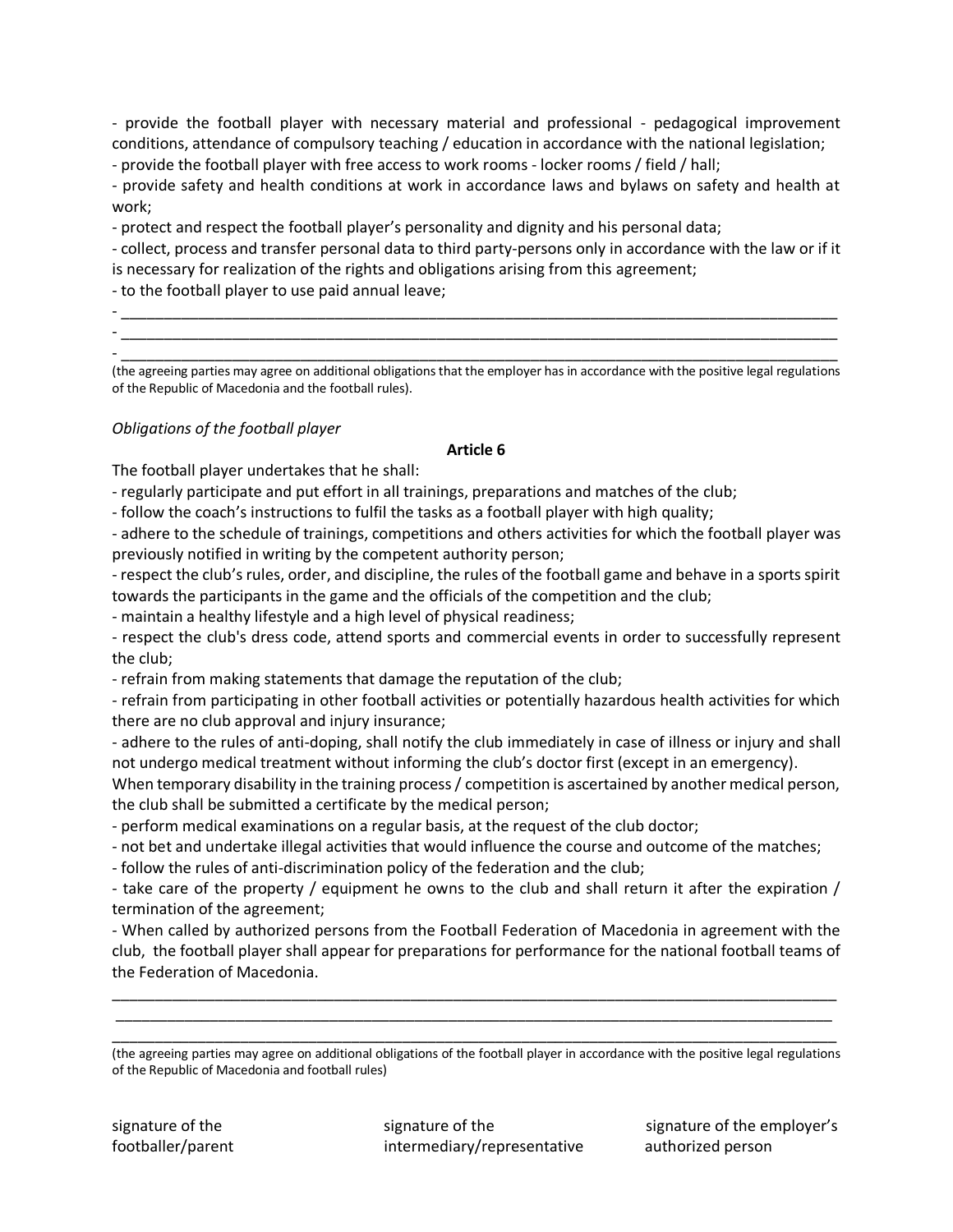### **Article 7**

In case the football player does not agree with the club doctor's opinion, the player has the right to another independent medical opinion.

In case both independent medical opinions are in a disagreement, the football player and the club are obliged to seek a third expert opinion and it shall be final.

#### **Article 8**

The club / club's doctor is obliged to keep records of football player's injuries, including injuries that occurred during a performance for the FFM national team.

#### **Article 9**

The football player shall perform the tasks in the headquarters of the employer, on the club fields, on all fields / in all facilities where the player's team plays or practices.

#### *Working hours*

### **Article 10**

The football player establishes a fixed-term employment in accordance with Article 4 of this Agreement with full-time employment of 40 hours per week.

The working hours shall be determined according to the plan and the dynamics of the club's activities in accordance with the Competition Schedule of the team in which the player participates, determined by The Football Federation of Macedonia and published in the expert information sheet "Makfootball".

The exception to paragraph 2 is participation in friendly competitions and international competitions of the team, realized according to a schedule determined by the organizer of the appropriate international competition.

Unjustified non-compliance with the schedule referred to in Article 6 paragraph 1 indent 3 shall mean the same as non-compliance with the working hours in accordance with the Labour Relations Law of the Republic of Macedonia.

### *Leave*

## **Article 11**

The length of the daily, break weekly and annual leave is determined in accordance with the Labour Relations Law and the employer's acts in accordance with the schedule of working hours determined according to the training process and the competition schedule.

### **Article 12**

The annual leave is usually used during calendar year.

The employer is obliged to provide the employee with the least 20 (twenty) working days annual leave, of which 12 working days of leave should be used by the end of the current calendar year, and the rest by June 30 the following year.

As a rule, the annual leave is used after the end of the autumn or the spring part of the championship, in accordance with the determined competition schedule.

The employee is entitled to leave in accordance with a collective agreement with salary compensation, and leave without salary compensation in accordance with Law and employer's acts.

*Salary*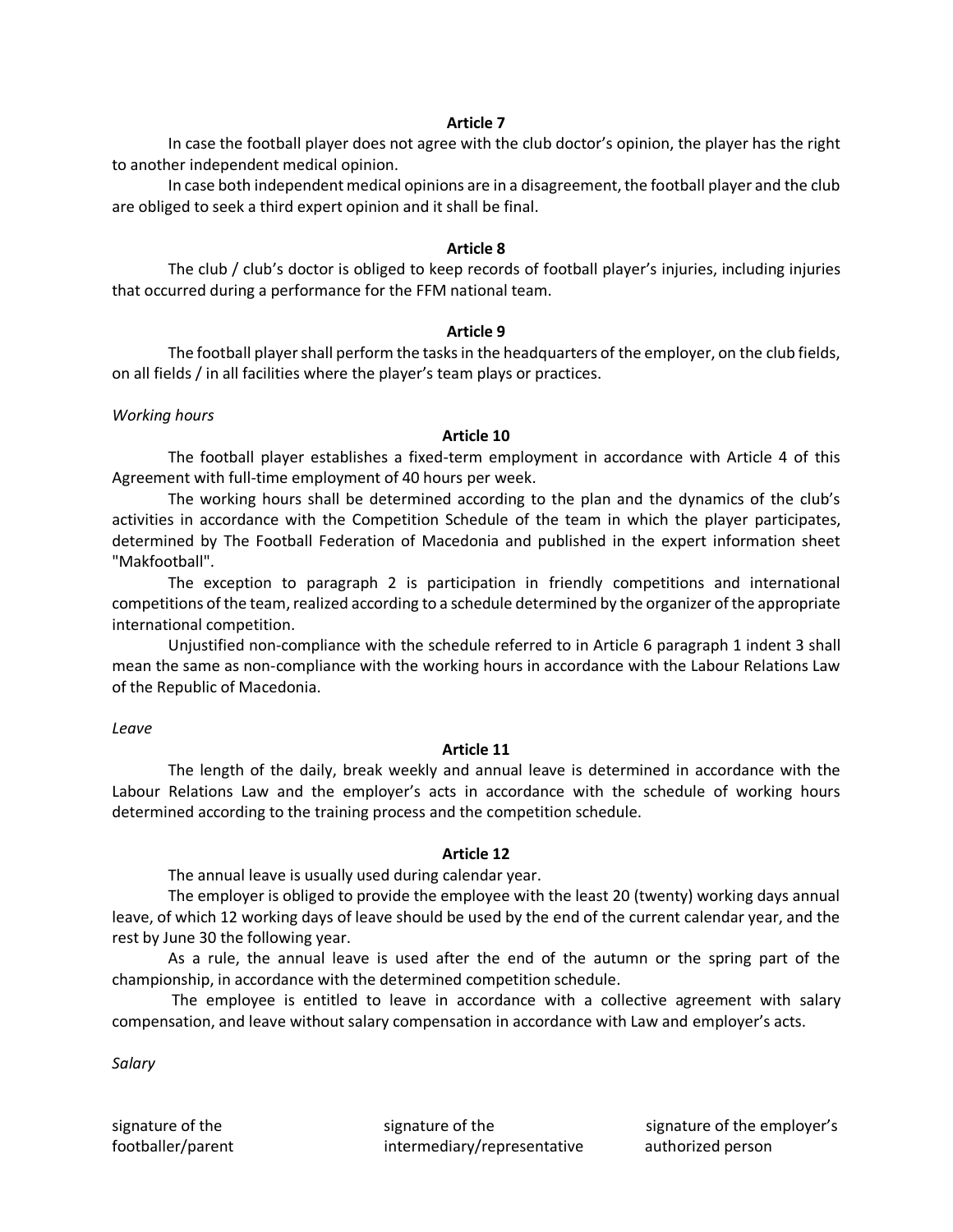### **Article 13**

The football player is entitled to a salary for the performed work tasks.

the Employer shall regulate the categorization of players, salary, rewarding, bonuses, punishment, etc. with help of Rulebooks on Rewards and Disciplinary Measures.

The monthly net salary cannot be less than the minimum salary determined in social dialogue between clubs and the football players' union, confirmed by the Board of FFM.

The monthly net salary of the football player is \_\_\_\_\_\_\_\_\_\_\_\_\_ (\_\_\_\_\_\_\_\_\_\_\_\_\_\_\_\_\_\_\_\_) denars.

The salary is paid once a month, no later than the fifteenth day in the current month for the previous month on the football player's bank account.

The football player shall receive a certified written statement calculation for gross salary with paid contributions according to Law with each paid salary.

#### *Other income*

#### **Article 14**

The football player is entitled to other allowances and income determined by law and collective agreement:

- travel expenses in \* real amount \_\_\_\_\_\_\_\_\_ organized by the club - food \* real amount \_\_\_\_\_\_\_\_\_ organized by the club  $\sim$  (other)

If the football player has a place of residence different from the place in which the employer performs his activity / the seat of the club /, the employer shall provide the player with adequate accommodation.

- accommodation \* real amount \_\_\_\_\_\_\_\_\_\_ organized by the club

The football player is also entitled to allowances and income determined by the acts of the Employer in case of:

-success in his work- individual commitment, i.e. achieved results of the team he plays for in the national team competition and international performances in accordance with the Rulebook on Rewards the Employer.

- transfer fee / transfer of the football player to club

### **Article 15**

Taxes and contributions shall be paid by the employer and the football player in accordance with the positive legal regulations in the Republic of Macedonia.

### *Media rights*

### **Article 16**

The club has the rights to represent the football player (image rights) / photography, shooting, etc. / as part of the team.

The football players can individually dispose with their own image rights / photography, shooting if such disposal is not contrary to existing agreements and undertaken obligations of the club.

### *Anti-doping*

## **Article 17**

The Agreeing parties oblige that while executing the obligations arising from this agreement, they shall consistently observe the FFM, UEFA and FIFA anti-doping rules.

The club and the football player oblige that any attempt to breach and violate the anti-doping rules shall be reported to the competent authority disciplinary body of FFM.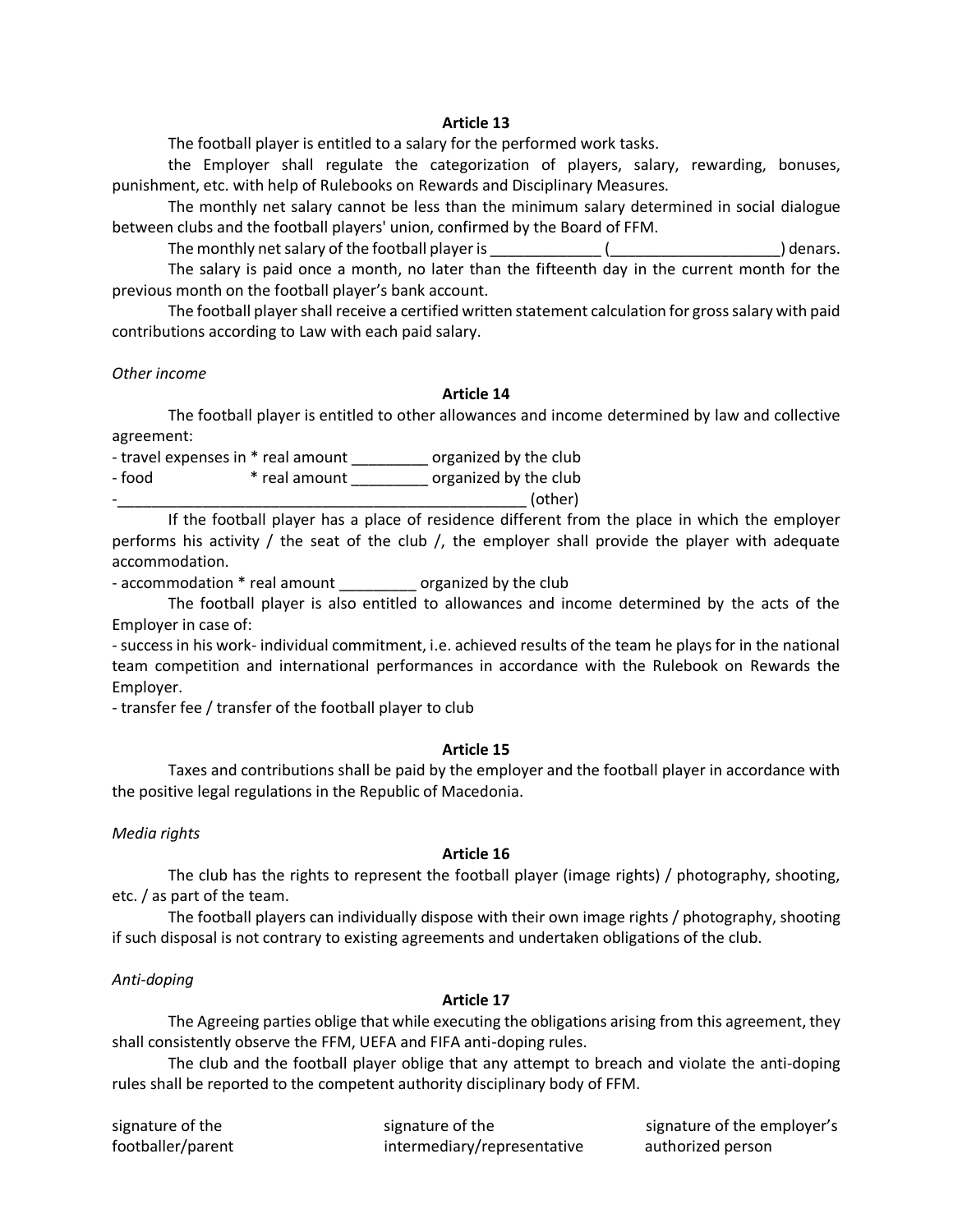### *Implementation of football rules*

### **Article 18**

The employer and the football player agree to respect them football rules and relevant collective agreements as well as harmonize the provisions of this Agreement when the amendments made in rules and collective agreements are in favour of the player.

### *Discrimination*

### **Article 19**

The club guarantees the right to free expression of the football player.

The club and the football player oblige to refrain from any kind of discriminatory behaviour.

The club and the football player oblige to commit to activities aimed at anti-racism, national reconciliation and overcoming other discriminatory phenomena in football.

## *Transfer of a football player*

## **Article 20**

In accordance with the provisions of the Rulebook on Registration, Status and Transfer of FFM football players and the Rulebook on Status and Transfer of FIFA football players, the football player may be transferred to another club with temporary registration.

The transfer from paragraph one of this article shall be done with consent of the football player.

The fee for the football player transfer to another club as well the regulation of the rights and obligations from this contract during the transfer is determined by a special Agreement.

*Validity of the agreement*

## **Article 21**

This Agreement shall cease to have effect:

1. when the time it was concluded on expires (expired agreement);

2. by declaring it null and void by the competent authority of OFS;

3. by losing the status of the employer as a first league team if it is necessary for the sustainability of the agreement - upon completion of the last round of the current competition season,

4. by losing the status of the employer as a legal entity, in accordance positive legal regulations,

5. with the death of the football player, and

6. by termination.

## *Disciplinary measures / appeal*

## **Article 22**

The club may initiate disciplinary proceedings, proposed by the Disciplinary rulebook of FFM and impose a disciplinary sanction in accordance with the disciplinary rules of the club for non-compliance with the obligations of the football player under this contract,

During the procedure, the football player can choose to be accompanied by the team captain / union representative and represented by a legal representative.

The football player has the right to appeal the disciplinary measure to the FFM Appeals Commission.

The club has an obligation to introduce the football player to the disciplinary measures of the club before signing this contract.

The club has an obligation to introduce the football player to any possible changes to the disciplinary measures of the club that shall occur after signing this agreement.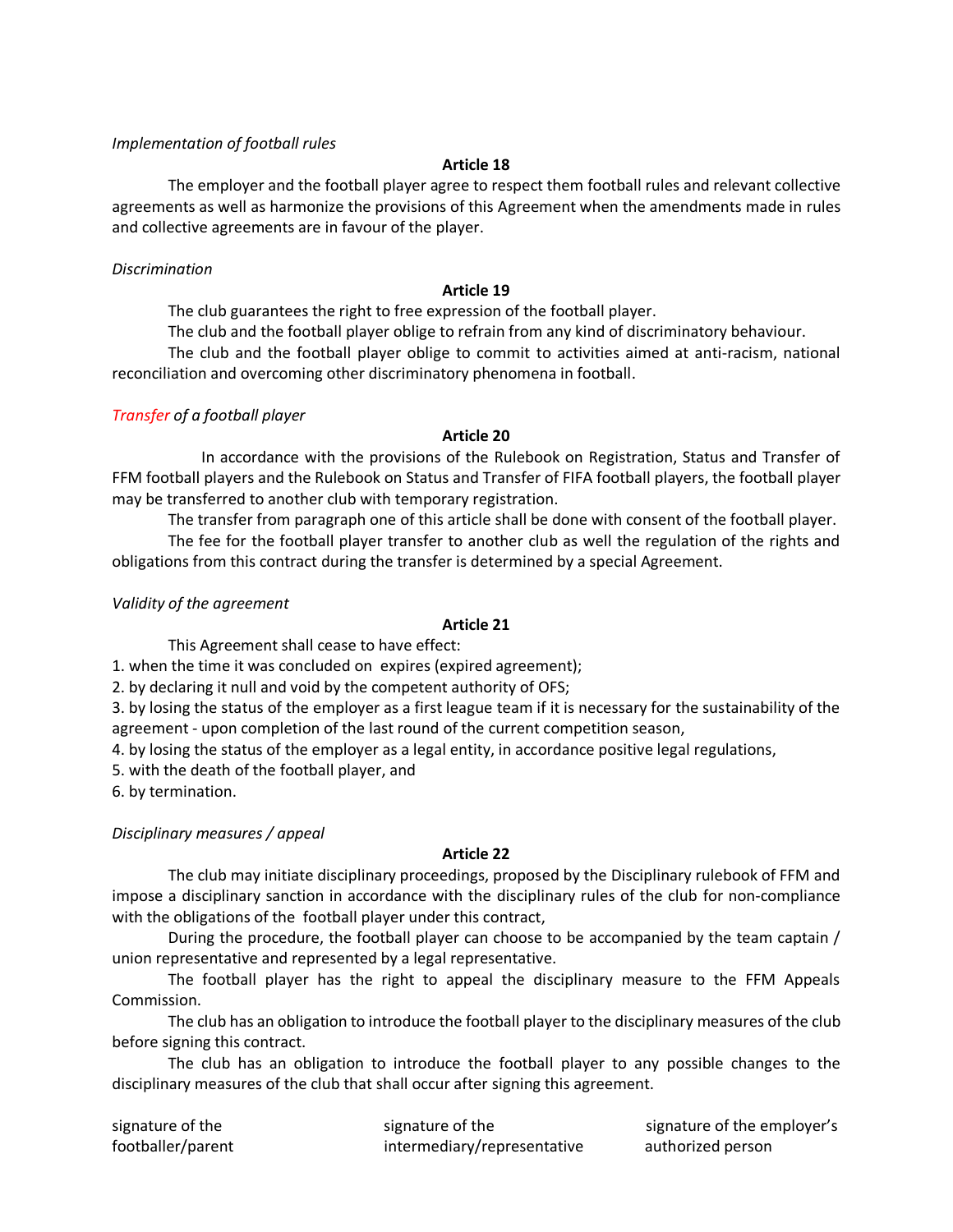## *Termination of the contract*

## **Article 23**

For non-compliance with the provisions of the contract, the agreeing parties may apply for termination of the agreement by justified reasons - fault of one of the agreeing parties in accordance with the Rulebook for registration, status and transfer of FFM players.

The club can apply for termination of the agreement due to football player's fault, on the basis of a disciplinary measure imposed by the club which is confirmed by a competent body of FFM and a disciplinary measure imposed by a competent authority, which is related to violation of anti-doping rules.

### **Article 24**

Termination of the contract is usually done in a transfer window.

The exception to paragraph 1 is termination of an agreement by a justified reason / fault / which is decided at the moment when the conditions for it are met.

Termination of an agreement upon request for termination for a sport justified reason and with a unilateral statement of will is carried out within 15 days of the expiration of the last championship / cup / official match of the club in the current competition year.

### **Article 25**

The contract shall be considered terminated if there is:

1. a decision for amicable termination;

2. a decision for termination by a FFM competent body, after submitted request for termination for a justified reason (because of guilt) including:

- to the detriment of the club; and

- to the detriment of a football player

3. a decision for termination by a FFM competent body, after a request for termination for a sport justified reason has been filed in accordance with the provisions of the Rulebook on registrations, status and transfer of FFM players;

4. statement for unilateral termination submitted to the club, MFA and FFM.

The unilateral termination of the Agreement and termination of the Agreement upon a request for termination for a justified reason, constitutes a breach of the provisions of this Agreement by either party.

Unilateral termination of the Agreement in the protected period is subject to disciplinary liability in accordance with the Rulebook on registration, status and transfer of FFM players.

The party of the contract which is not responsible for violation of the provisions of this agreement acquires the right to claim damage.

# *Pay out clause (optional)*

## **Article 26**

In case of unilateral declaration of will to terminate this contract, independent dependent (to be determined) on the time of agreement termination - the football player shall pay the employer (club) an amount of  $\qquad \qquad$  (  $\qquad \qquad$  ) (denars) The pay out clause excludes / limits (should be determine) the right to claim damages of the club. (note: the determination "independent" on the time of termination means that the right to a claim for damages is excluded. The determination "dependent" on the time of termination means that the club and the player with agree the additional conditions with an annex)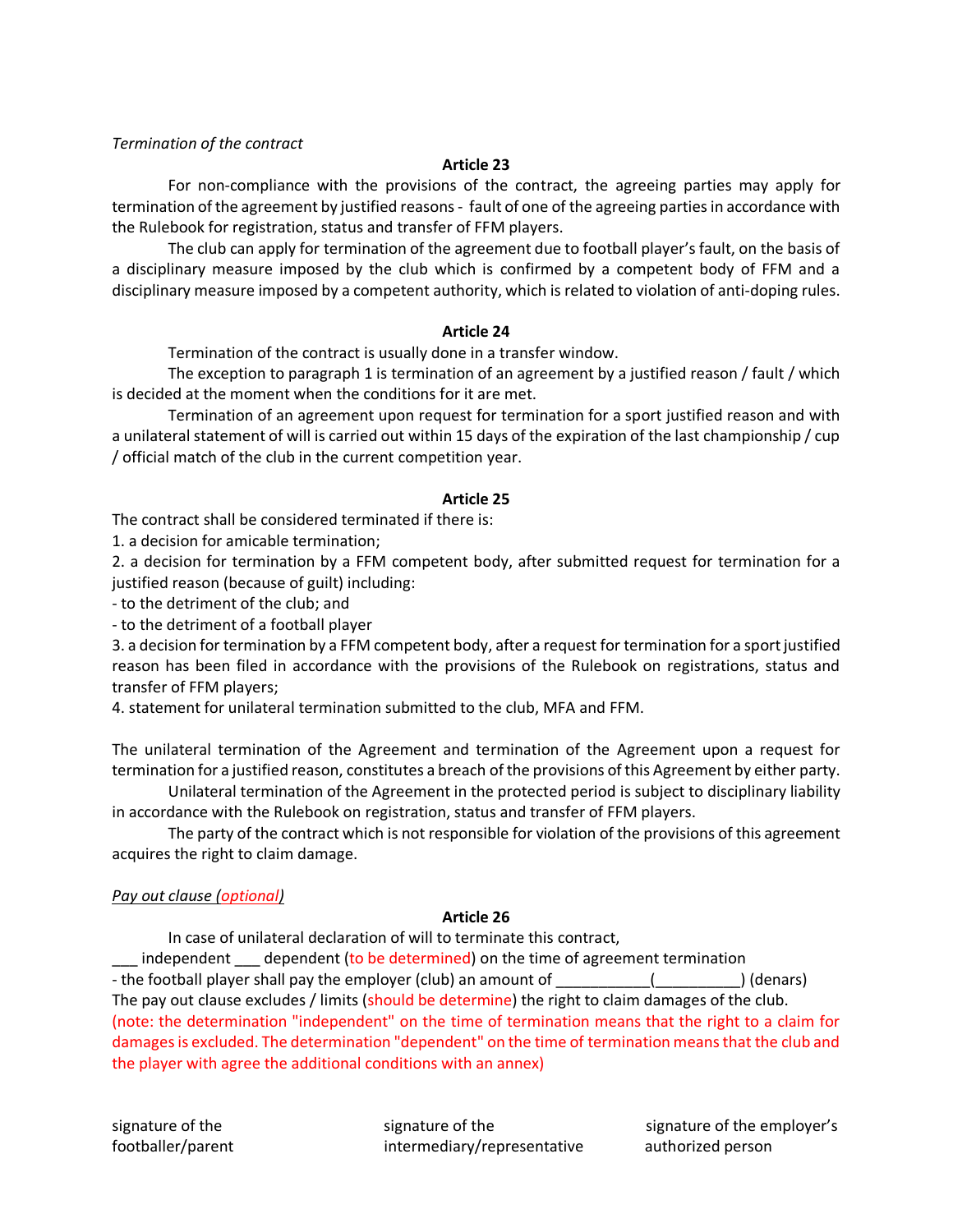### *Amendment / extension*

### **Article 27**

The agreeing Parties may amend and supplement this Agreement.

Any amendment and supplement to this agreement that does not contradict the minimum determined conditions shall be done in writing (with an annex) and it shall be valid in the football organization if it is signed before a MFA body, verified before a FFM body and announced in McFootball.

The Agreeing Parties may extend the duration of this agreement and in accordance with paragraph 2 of this Article, the extension may not last more than 5 years, i.e. 3 years for a minor in accordance with paragraph 2 of this Article.

### *Jurisdiction in case of dispute*

(note: 28a or b should be determined depending on the citizenship and the agreement with the player, delete the unnecessary)

### Article 28a

(mandatory for home players)

The agreeing parties agree to resolve any disputes arising out of this Agreement amicably. In case the possible disputes cannot be resolved amicably,

In case the possible disputes cannot be resolved amicably, the National Arbitration Court of the Republic of Macedonia shall have jurisdiction.

(at the Macedonian Olympic Committee).

### **Article 28b**

The Agreeing Parties agree to resolve any disputes arising out of this Agreement amicably. In case the possible disputes cannot be resolved amicably, the jurisdiction in case of a dispute shall have the body of FIFA -DRC (Dispute resolution Chamber).

### *Final provisions*

## **Article 29**

The positive legal regulations of the Macedonian legislation shall apply to the things not covered by this agreement.

### **Article 30**

In case of any disagreement with the Macedonian version of this Agreement and its English translation, when interpreting the provisions of this Agreement the Macedonian version shall prevail.

### **Article 31**

If any provision contained in this Agreement is declared completely or partially void or ineligible for execution, it shall not affect the importance and enforceability of the other provisions of this Agreement.

The agreeing parties agree to replace the null or void provision with a valid and enforceable one that shall achieve the goal that was intended to be achieved by the null or the non-enforceable provision to the extent that it is possible to do so.

## **Article 32**

The Board of FFM is responsible for interpreting the provisions of this Agreement.

## **Article 34**